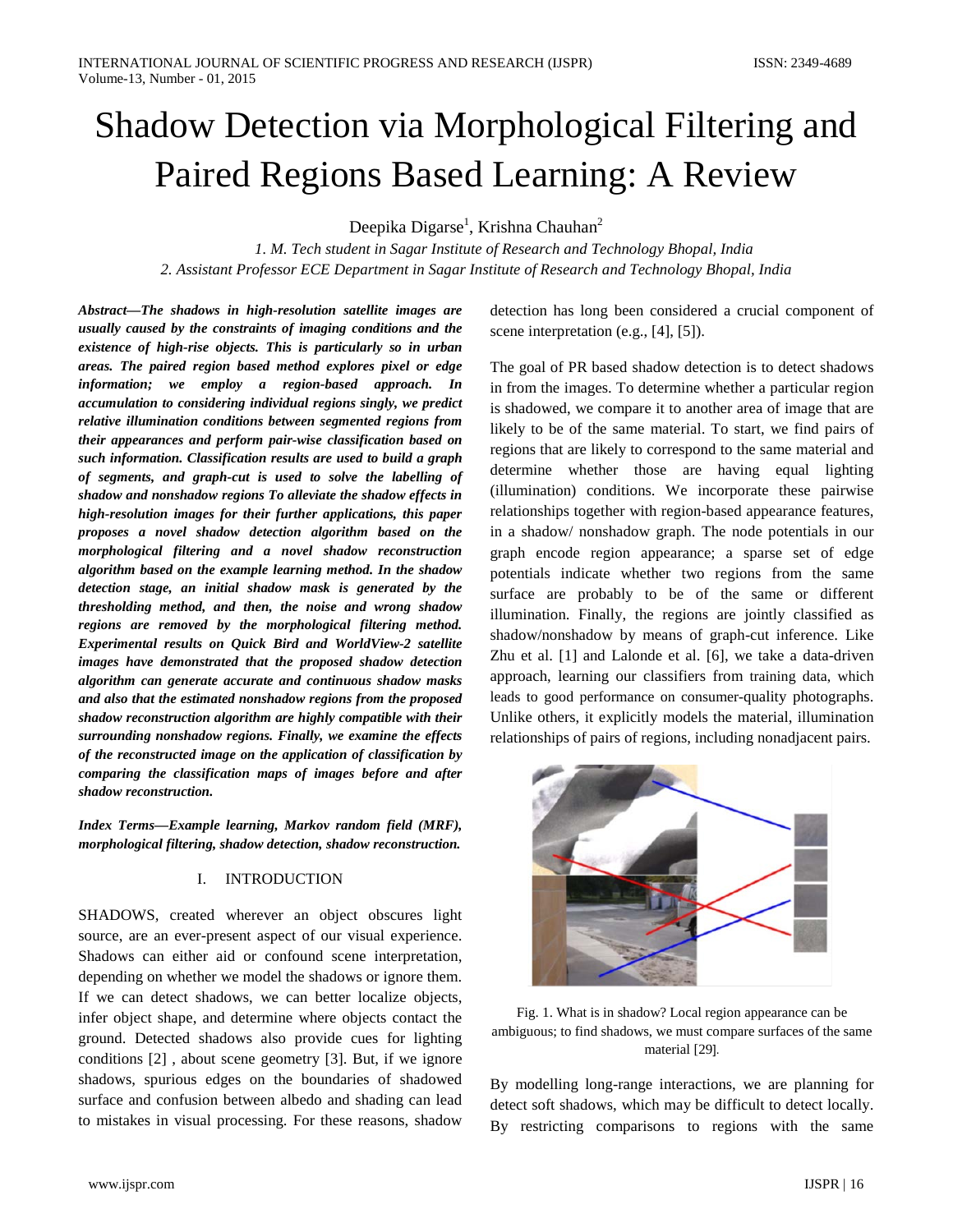substance we intend to develop robustness in complex scenes, material and shadow boundaries perphaps coincide [29]. Paired region based shadow detection provides binary pixel labels, but shadows are not truthfully binary. Illumination often changes gradually across shadow boundaries.

WITH the technological developments in aerospace, an increasing number of Earth observation commercial satellites with high-resolution sensors have been launched, such as Quick Bird (QB), IKONOS, World View-2 (WV-2). Image obtained from such kind of satellites have very high spatial resolution (VHSR), usually ranged from 0.5 to 4 m. At this resolution, details such as buildings and other infrastructures are easily visible. Therefore, these VHSR images have opened a new era for remote sensing applications, e.g object detection [7], and classification [8], object mapping [9], and change recognition. In particular, VHSR images have dragged interest of researchers studying city areas, because of the existence of relatively small features, like houses, tree, mall etc. Inevitably, tall standing objects (which mainly are mall) among these small features cast long shadows in most of the captured VHSR images. On the one hand, these shadows may be utilized as a valuable cue for inferring 3-D scene information based on their position, shape and size like for any building 0r mall detection and its height estimation [10]. On the other hand, the shadows are the reason partial or total loss of radiometric information in the affected areas, and consequently, they are the cause of making task difficult to solve like image interpretation, object detection and recognition, and change detection or I can say it may be impossible to find out [11]. In this paper, we focus on the second aspect of shadows, i.e., to attenuate the problems occurred by the loss of radiometric information in shaded areas by compensating or reconstructing them. Generally, two steps are involved in this procedure: 1) shadow detection and 2) shadow reconstruction (compensation). Regarding shadow detection in VHSR images, two main approaches are reported in the previous literature, namely, the model-based and the property-based. The former requires prior knowledge of scene or sensors, including, without limited to, distribution of scene radiance and acquisition parameters like sun azimuth, sensor/camera localization, date, and the time of day of acquirement. On the basis of previous information, model-based approaches are attain improved performance in detecting a particular type of objects like buildings and automobiles [12], [13]. Conversely, these approaches are may be not general enough for dealing with the great diversity of geometric structures which usually exist in VHSR satellite images of urban areas. The property-based approaches make use of firm shadow properties in images,

such as brightness, spectral characteristics, and geometry. Because of their simplicity both in principle and implementation, the property-based approaches have been widely used in literature; they generally include four (usually interrelated) categories: 1) thresholding-based; 2) colortransformation-based; 3) region-growing-based; and 4) classification-based. In the thresholding-based methods, the shadow and nonshadow pixels are determined according to a predefined threshold level, which normally set as per the bimodal distribution of image histogram, such as the method in [11]. In the color-transformation-based methods, the red– green–blue (RGB) color image is first transformed to a 3-D space, such as hue–intensity–saturation, hue–saturation– value (HSV), and  $Yc_hc_r$  models; followed by, a new image is imitative according to specific spectral properties of shadows in new room, like shadow areas having inversely proportional relationship in between intensity and hue, saturation.[14]; finally, shadows are detected by thresholding the derived new image. The proposed shadow detection method in [15] first transformed the true color image into HSV space and then derived a normalized saturation–value difference index (NSVDI) to identify shadows via thresholding. numerous photometric invariant color models for shadow detection were compared in [16]. The authors in [18] proposed a linear regression method to bridge nonshadow and shadow areas for each class in each band. In present work, one more linear-regression-based method which can be applicable shadow reconstruction has been proposed in [17], which assumed that both shadow and nonshadow pixels of each class follow a Gaussian distribution and then solved the linear regression parameters by the parametric estimation method. The problem with these linear regression methods is that they lost local unpredictability for each class due to the implementation in a global manner. Clearly, all the aforementioned methods for shadow reconstruction are based on classification thus need to determine the class of the shadowed areas before reconstruction. In the algorithm proposed in [17], the first step was to collect ground-truth region pairs for all classes, i.e., nonshadow classes and their shadow counterparts; then, these ground-truth regions were utilized for supervised classification in shadow and nonshadow classes separately. In the shadow reconstruction method proposed in this paper, a similar ground-truth collection course of action will be adopted but without the classification step. In this paper, we propose an alternative shadow detection algorithm based on thresholding and morphological filtering, together with an alternative shadow reconstruction algorithm based on the eg. learning method and Markov random field (MRF). During the shadow detection modus operandi, the bimodal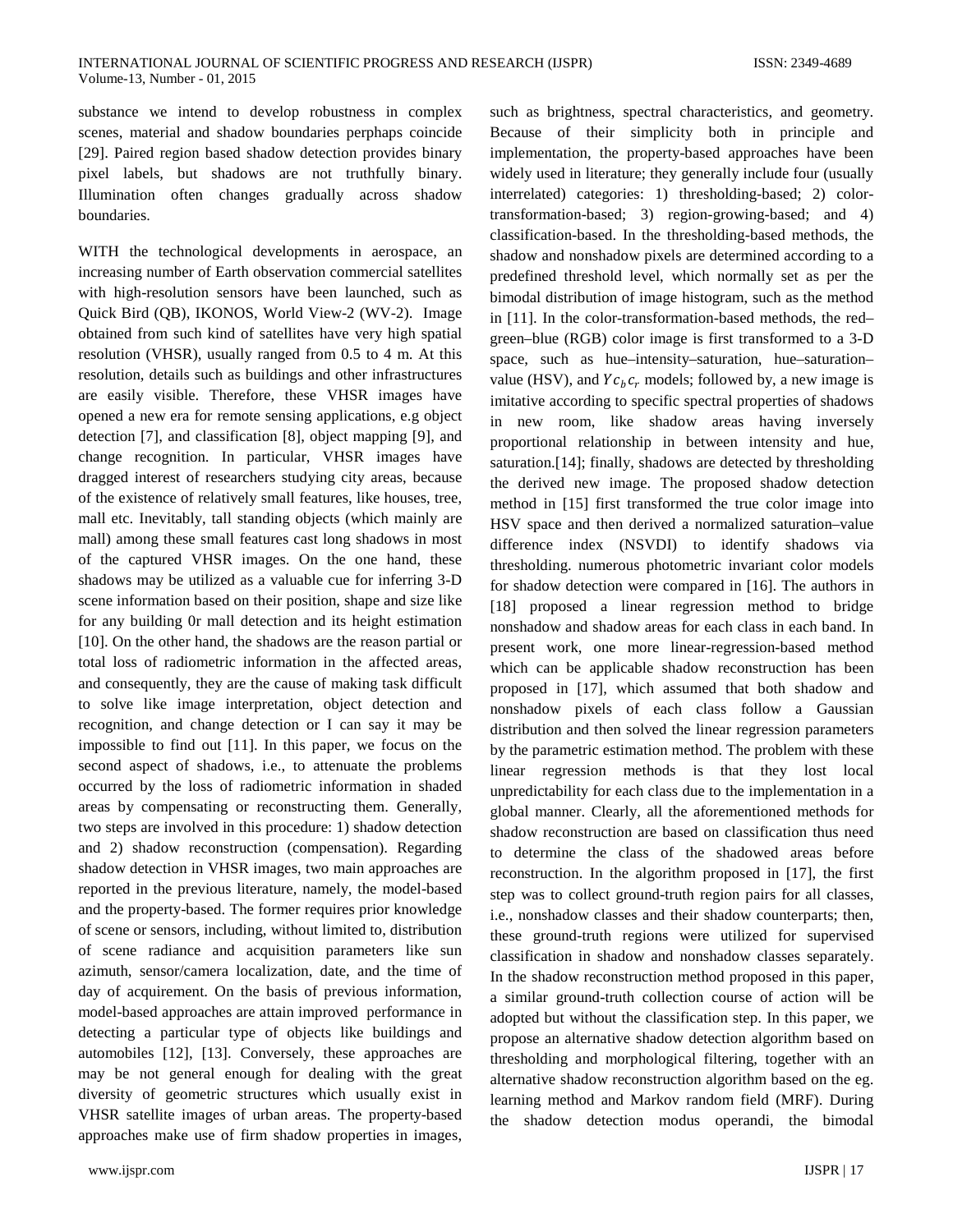distributions for pixel values in the near-infrared (NIR) band and the panchromatic band are adopted for thresholding. During the shadow reconstruction procedure, we model the relationship between nonshadow and the corresponding shadow pixels and between neighbouring nonshadow pixels by employing MRF.

## II. SHADOW DETECTION

To detect shadows, we must consider the appearance of the local and surrounding regions. Shadowed regions are about to be dim(dark or shaded), with little bit texture, but some non-shadowed regions may have comparable characteristics. Surrounding regions that correspond to the same material can provide much stronger evidence; For example, suppose regions<sub>i</sub> is comparable to  $s_i$  in texture and (color property) chromaticity. If  $s_i$  has similar intensity to  $s_i$ , then they are probably under the same illumination and should receive the same shadow label (either shadow or nonshadow). However, if  $s_i$  is darker than  $s_i$ , then  $s_i$  probably is in shadow and  $s_i$ probably is not. We first segment the image using the mean shift algorithm [19]. Subsequently, applying trained classifier, we estimate confidently that each region is in shadow. We also find the equal value illumination pairs and different illumination pairs of regions, which are confidently predicted to correspond to the same material and have either similar or different illumination, respectively. We construct a relational graph using a sparse set of confident illumination pairs. Finally, we solve for the shadow labels  $y \frac{1}{4}$  fig 1; 1gn (1 for shadow) that maximize the following objective:

$$
\hat{y} = \frac{\text{argmax}}{y} \sum_{i=1}^n c_i^{shadow} y_i + a_1 \sum_{\{i,j\} \in E} C_{i,j}^{diff} (y_i - y_j) -\alpha_2 \sum_{\{i,j\} \in E_{same}} C_{ij}^{same} 1 (y_i \neq y_j)
$$
\n(1)

where  $c_i^{\text{shadow}}$ is the single-region classifier confidence weighted by region area, fig.2  $E_{diff}$  are different illumination npairs, fig.  $2E_{\text{same}}$  are equal illumination pairs  $C_{ij}^{\text{same}}$  and  $C_{i,j}^{\text{diff}}$  are the area-weighted confidences of the pairwise classifiers, 1 and 2 are parameters, and 1ð:Þ is an indicator function. In the following sections, we describe the classifiers for single regions (Section 2.1) and pairs of regions (Section 2.2) and how we can reformulate our objective function to solve it efficiently with the graph-cut algorithm (Section 2.3).

## *2*.*1 Single-Region Classification*

When a region becomes shadowed, it becomes darker and less textured (see [1] for empirical analysis). Thus, the color and texture of a region can help predict whether it is in shadow. We symbolize color with a histogram in "L\*a\* b" space, along with 21 bins per channel. We represent texture with the texton histogram with 128 textons, provided by Martin et al. [20]. We train our classifier from manually labelled regions using an SVM with a kernel (slack parameter C  $\frac{1}{4}$  1) [21]. We define C<sub>shadow</sub> as the log likelihood output of this classifier times  $a_i$ , the pixel area of the  $i^{th}$  region.

*2.2 Pairwise Region Relationship Classification*: is in shadow by considering only its internal appearance; we must compare the region to others with the same material. In particular, we want to find identical illumination pairs, regions with same material, lightning and having equal illumination and vice versa. Differences in illumination are caused by straight light blocked due to other things, selfshading, or by dissimilarity in surface orientation. Comparison between regions with different materials is uninformative because they have different reflectance. We detect shadows using a relational graph, with an edge connecting one and all illumination pair. To better handle occlusion and to link similarly lit regions that are divided by shadows; we enable edges between regions that are not adjacent in the image. Because of the reason of having many pairs of regions are not of same material, Of graph is still very sparse. Examples of such relational graphs are shown in Fig. 3. When regions are off the record as having dissimilar illuminations the shadowed region is specified. We train classifiers (SVM with RBF kernel; C  $\frac{1}{4}$  1 and  $\frac{1}{4}$  0:5) to detect lighting pairs based on comparisons of their color and texture histograms, is the ratio of their lightning condition (intensities), and their chromatic alignment, and their distance in the image. These features encode the intuition that regions of the same reflectance share similar texture and color distribution when viewed under the same illumination; when viewed under different illuminations, they tend to have similar texture but differ in color and intensity.



Fig. 2. Illumination relation graph of two example images. Green lines indicate same illumination pairs, and red/white lines mean different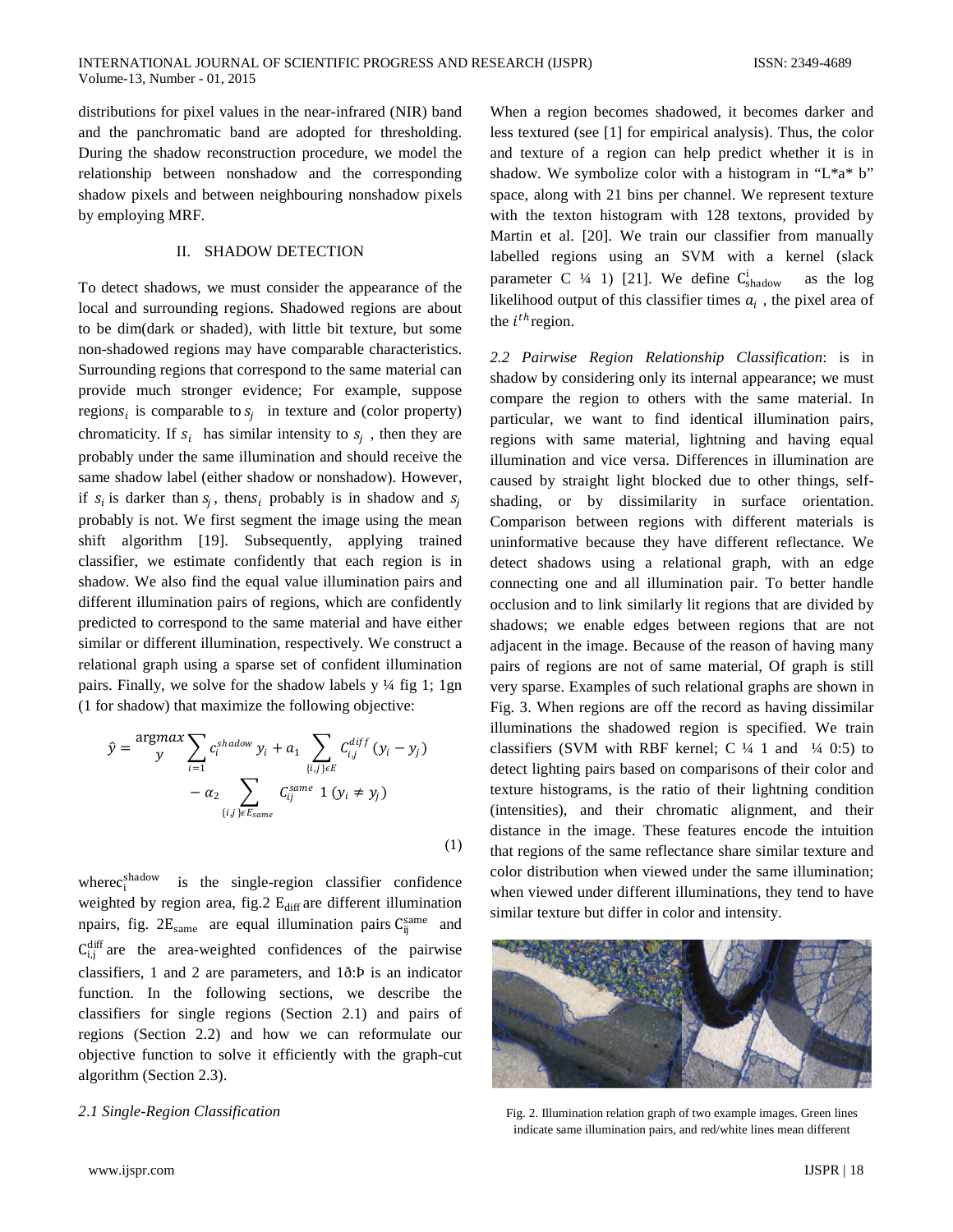illumination pairs, where white ends are the nonshadow regions and dark ends are shadows. The width shows the confidence of the pair [29].

It is taken into explanation the distance between two regions, which greatly reduces false comparisons while enabling flexibility in comparison of considering only adjacent pairs. The distances between color and texture histogram is computed as in Section 2.1. We also work out normalized texton histogram, where we standardize the sum of filter responses at each pixel to 1. Regions of having equivalent material will repeatedly have analogous texture histograms, apart from of differences in shading. When regions have both similar color and texture, they are likely to be same illumination pairs. Ratio of true color (RGB) average intensity are calculated as  $\delta_R V_4$ 

$$
\frac{R_{avg\,1}}{R_{avg\,2}}\,,\rho G=\frac{G_{avg\,1}}{G_{avg\,2}}\,,\rho B=\frac{B_{avg\,1}}{B_{avg\,2}}
$$

Here  $R_{avg1}$ , for example, is the average value of the red channel for the first region. For a shadow/non shadow pair of the same material, the non shadow region has a higher value in all three channels; Chromatic arrangement. Studies have shown that color of shadow/non shadow pairs tend to align in true color space [22]. Simply put, the shadow region should not look more red or yellow than the non shadow region since direct light usually has a higher color temperature than the ambient light (e.g., the sun is yellow and the sky is blue). This ratio is computed as  $R = B$  and  $G = B$ . Normalized distance in position. Because distant image regions are less likely to correspond to the same material, we also add the normalized distance as a feature, computing it as the Euclidean distance of the region centres divided by the square root of the geometric

$$
\arccos \hat{D}\left(R_i, R_j\right) = \frac{D(R_i, R_j)}{\sqrt{a_i^{1/2}, a_j^{1/2}}}
$$

mean of the region We define  $C_j^{same}$  as the log likelihood output of the classifier for same-illumination pairs times ffia  $a_{i,j}$ P, the geometric mean of the region areas. Similarl

y,  $C_{i,j}^{\text{diff}}$  is the log probability output of the classifier for different illumination pairs epoch  $a_{i,j}$  p. Edges are weighted by region area and classifier score so that larger regions and those with more confidently predicted relations have more weight.

Note that the edges in  $E_{diff}$  are directional: They persuade  $y_i$ to be shadow and  $y_i$  to be nonshadow. In the pair-wise categorization, apiece pair of regions is labeled as different illumination, same illumination, or different material, either is most confident. Regions of different material pairs are not directly connected in the graph. If there are many edges, to make the inference procedure faster we include the top 100 most confident boundaries, which empirically yield very similar results.

#### 2.3 Graph-Cut Inference

We can apply competent and finest graph-cut inference by reformulating our objective function (1) as the following

Energy minimization:

$$
\hat{y} = arg_y \min \cos t_k^{\text{unary}} \left( y_k \right) + a_2 \sum_{(ij) \in E_{\text{max}}} c_{ij}^{\text{same}} \mathbf{1} \left( y_i \neq y_j \right)
$$
\n
$$
y_j \tag{2}
$$

With

$$
\cos t_k^{unary} (y_k) = -c_k^{shadow} y_k - \alpha_1 \sum_{\{i=k,j\} \in E_{diff}} c_{i,j}^{diff} y_k + \alpha_1 \sum_{\{i=k,j\} \in E_{diff}} c_{i,j}^{diff} y_k
$$
\n(3)

Because this is customary (binary, with pair-wise term encouraging affinity), we can solve for  $\hat{y}$  using graph cuts [23]. In our experiments, eqn 1 and eqn 2 are determined by cross legalization on the training set. We set eqn1 ¼ 1 and eqn 2 ¼ 2.

#### III. MORPHOLOGICAL FILTERING METHOD

The flowchart in Fig. 3 shows the principal steps of the proposed methodology. The whole method includes shadow recognition and shadow reconstruction stages by executing on a multispectral (MS) satellite image of an urban area scene.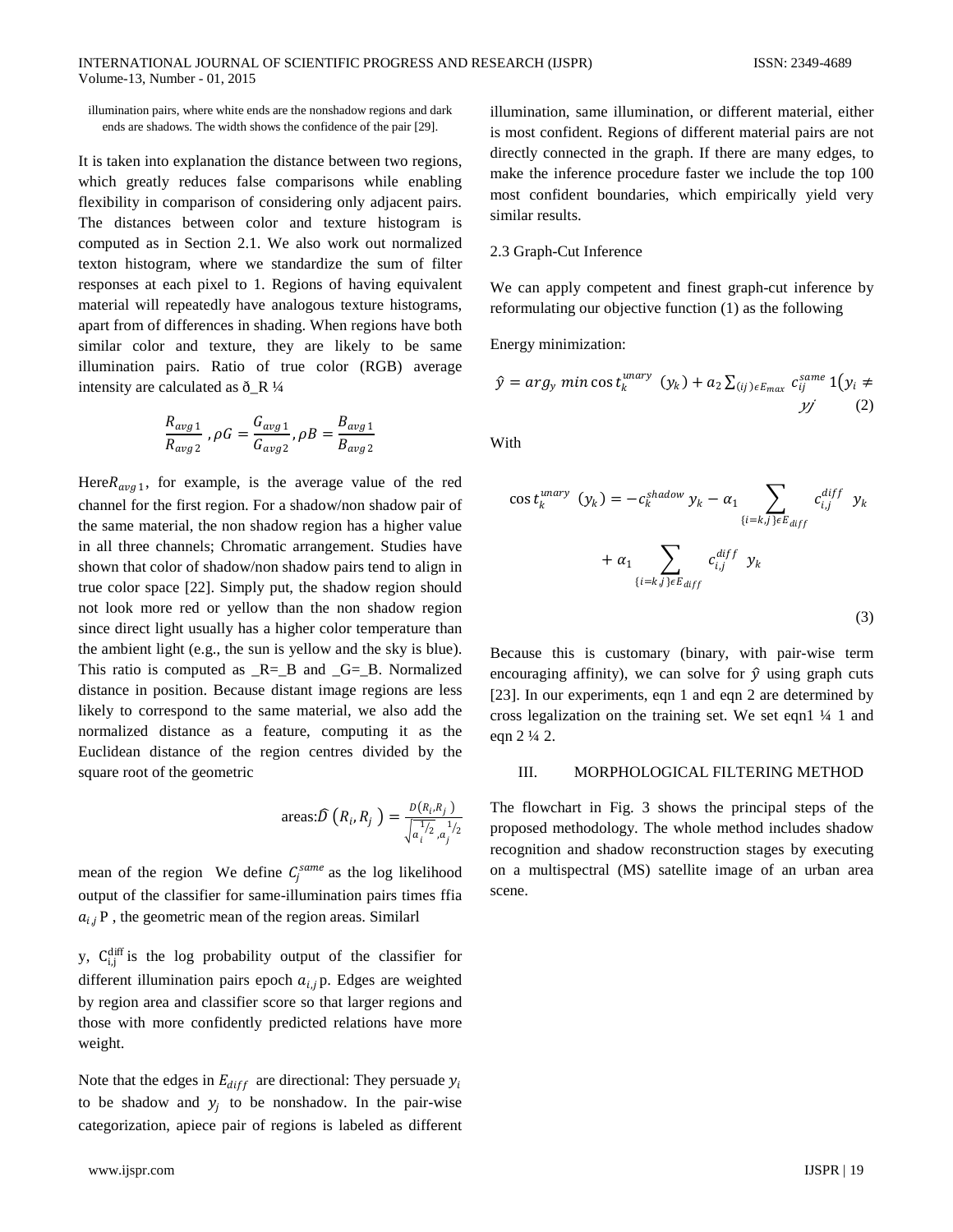

Fig. 3. Flowchart of the MF based method (a) shadow detection (b0 shadow removal [30].

The main role of this paper in the shadow detection stage is that we join thresholding and morphological filtering techniques by making an allowance for the spectral characteristics of diverse land-cover types. The shadow recognition stage consists of three main steps: thresholding, morphological filtering, and boundary reimbursement. The main dilemma i.e. penumbra effect will be handled by shadow perimeter reimbursement in the MF shadow detection algorithm. Here first it is gives the fundamental steps in the shadow region of the image. For a given shadow region *Rs* on a VHSR image, we seek to estimate the corresponding non shaded region  $R_n$  This problem can be formulated as a maximum *a posterior* problem, i.e.,  $P(R_n | R_s)$  finding  $R_n$  that maximizes posterior probability), which is expressed as:

$$
\hat{R} = arg_{R_n} \max P(R_n | R_s)
$$
 (1)

According to the Bayesian theorem,  $P(R_n | R_s)$ can be expressed as

$$
P(R_n|R_s) = \frac{P(R_s, R_n)}{P(R_s)} \tag{2}
$$

where  $P(R_n | R_s)$  is the joint probability of  $R_s$  and  $R_n$  and is  $P(R_{\rm s})$ a prior probability of  $R_{\rm s}$ . Since  $P(R_{\rm s})$  is a constant over nonshadow pixels, (1) we can equivalently written as:

$$
\widehat{R_n} = \arg_{R_n} \max P(R_s, R_n) \tag{3}
$$

The research in [18] indicated that the darkness of shadow depends heavily on the bordering conditions. Therefore, it is necessary to build multiple affairs for every one nonshadow class and its shadowed counterpart in one scene. In this paper, this problem is treated by manually collecting nonshadow and shadow pixel pairs in different locations of one scene for each class during the training procedure. Because of the reality of human interaction, one requirement for the MF based shadow reconstruction algorithm is that the shadowed areas in the studied VHSR satellite image are not so dark, thereby enabling human eyes to distinguish the classes under shadowed pixels. In the case that the shadowed areas are so dark, one possible solution is to find a reference image with little or without shadows to assist in the training process.

Here it is describing the step by step procedure in detail. First, a preliminary darkness facade is unoriginal by the thresholding method according to the spectral characteristics of the MS image. After that, shadow masks are elaborated by morphological operations to filter noise, wrong shadow areas. At long last, the shadow edges are compensated considering the effects of penumbra and the surrounding conditions of shadows on VHSR images. The shadow reconstruction stage includes two main steps: example-based training and shadow reconstruction via Bayesian belief propagation (BBP); sooner than the preparation step, the nonshadow and shadow samples are first collected from the same image scene manually by visual judgment. Then, the training samples formulate a nonshadow library and a shadow library, which are correlated with an MRF. With the trained nonshadow and shadow libraries, the underlying nonshadow pixels can be reconstructed from the corresponding shadow pixels according to the derived shadow mask in the shadow detection stage.

# *3.1 Thresholding for Shadow Detection*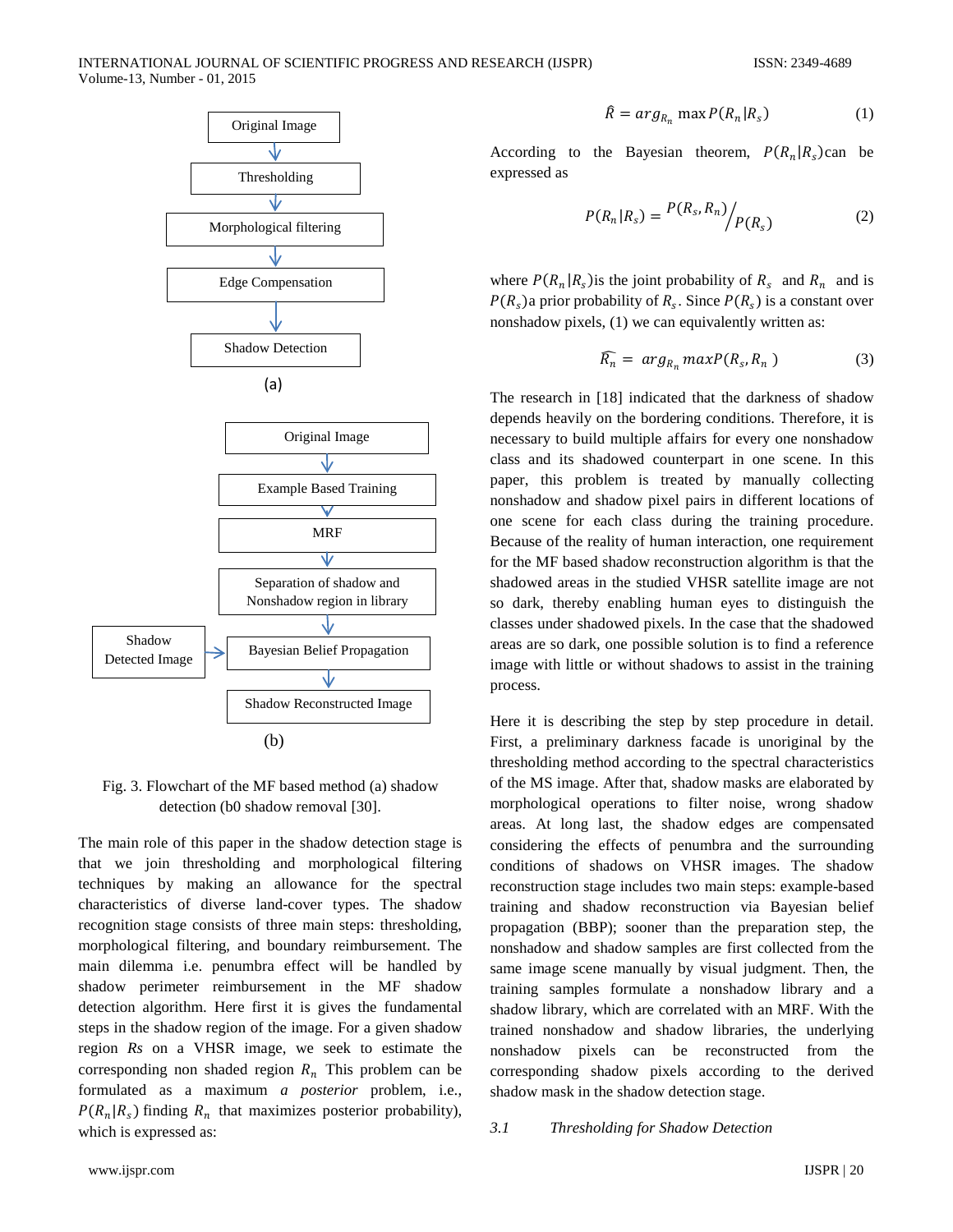Since the NIR spectrum has higher reflectivity than visual spectrum for many urban land-cover types, the digital number (DN) values of urban VHSR images are higher in the NIR band than in other bands. For shadow areas, the DN values in an NIR band drop in a higher degree because of the occlusion of direct sunlight. The study in [18] has shown that the DN ratio of light shadow and sunlight is lower in NIR band than in true color bands. In this paper, we compare the ratios of nonshadow and shadow pixel values in different bands of QB andWV-2 images, which will be studied in our tentative part. We selected four common land-cover types in urban areas as the study objects hereof: building, lane, and concrete. The nonshadow and the corresponding shadow samples (collected for training in step of constructing learning model in Section III-D) for the same objects (class) are first averaged, respectively, and subsequently, the ratios of non shadow and shadow values are imitative for each land-cover type. The curves of ratio with respect to band number from which we can observe that the non shadow and shadow ratios in the NIR band are the peak for all land-cover types both on the QB image (band 4) and the WV-2 image (bands 7 and 8). These indicate that it is the easiest way to distinguish shadow areas in the NIR band than in other bands. We thus execute the thresholding algorithm in the NIR band for shadow detection. Because there are mainly two features of interest, i.e., shadows and non shadows, and there exists a gap in their DN values, we assume that there are two main modalities in the NIR histogram. The threshold level can then be unwavering by the bimodal histogram splitting method [24]. The threshold level *T* is set to the mean of the two peaks in the NIR histogram [11], which was found by experiments to give every time exact threshold levels in separating the shadow from the nonshadow regions. The shadow mask is then derived by the following formula:

$$
M_T = \begin{cases} 1, & if DN_{NIR} > T \\ & 0, else \end{cases}
$$

As the study scene may contain objects that have very low values in the NIR band but high values in other bands, such as water having relative high values in the green band, the derived shadow mask from the NIR band is further refined by the thresholding results in other bands (in this paper, we use the panchromatic band, which is approximated by the average of all other bands in the visual spectrum), i.e., if the detected shadow pixel in the NIR band is judged to be a nonshadow pixel in the panchromatic band, then this pixel is set to be a nonshadow pixel in the final shadow mask.

# *3.2 Morphological Filtering for Shadow Detection*

An example of a shadow mask derived from the thresholding method is shown in Fig. 3(b), with black indicating shadow pixels and white indicating non shadow pixels. From this, we can observe that there are two problems: 1) the existence of many small discontinuous shadow regions caused by the salt and pepper noise in VHSR images and 2) the wrong shadow regions caused by the low DNs of some objects both in the NIR and the panchromatic bands, particularly roads. In order to keep the shape of the detected shadow regions and to remove the noise, we adopt the morphological image processing method to enhance the detected shadow mask  $M<sub>T</sub>$  derived from the thresholding method. Moreover, the morphological operations can remove the wrong shadow regions with appropriate prior information. Mathematical morphology is a set- and lattice-theoretic methodology for image analysis, which aims to quantitatively describe the geometrical structure of image objects [25]. Thus, morphological filters, which are more suitable than linear filters for shape analysis, play a major role in geometrybased enhancement and detection. The basic morphological operations include erosion and dilation. With a structuring element, erosion shrinks the object, and dilation grows the object. When combining erosion and dilation, two new operations are generated, that is to say, opening (erosion followed by dilation) and closing (dilation followed by erosion), which keep the general shape of objects but possess different smoothing effects. Specifically, opening removes small protrusions and thin connections, whereas the closing fills in small holes. In this paper, we adopt opening and closing operations to remove the noise and wrong shadows in  $M_T$  with a structuring element of 3  $\times$  3 ones. Because the shape of roads is usually thin, the opening operation is applied to  $M_T$  once. Consequently, the road shadows are broken into discrete small regions, which can be deemed as noise in further steps. For illustration, the enhanced mask  $M_{To}$  of example  $M_T$  in Fig. 3(b) after this opening operation is shown in Fig. 3(c). To remove the noise in nonshadow areas, one opening operation with an eight-connected vicinity constraint and area specifications is applied to  $M_{T0}$  based on the following steps: 1) determining the connected components; 2) computing the area of each component; and 3) removing small regions whose areas are smaller than a predefined threshold  $At$ . The enhanced mask  $M_{T00}$  of example  $M_{T0}$  in Fig. 3(c), after this step has been carried out, can be seen in Fig. 3(d). To remove the noise in shadow areas, the closing operation is applied to  $M_{TOOC}$  with the same procedures as in the aforementioned opening operation. The enhanced shadow mask  $M_{TOOC}$  of  $M_{TOO}$  in Fig. 3(d); after this step is shown Fig. 3(e). The two predefined thresholds in the aforementioned opening and closing operations should vary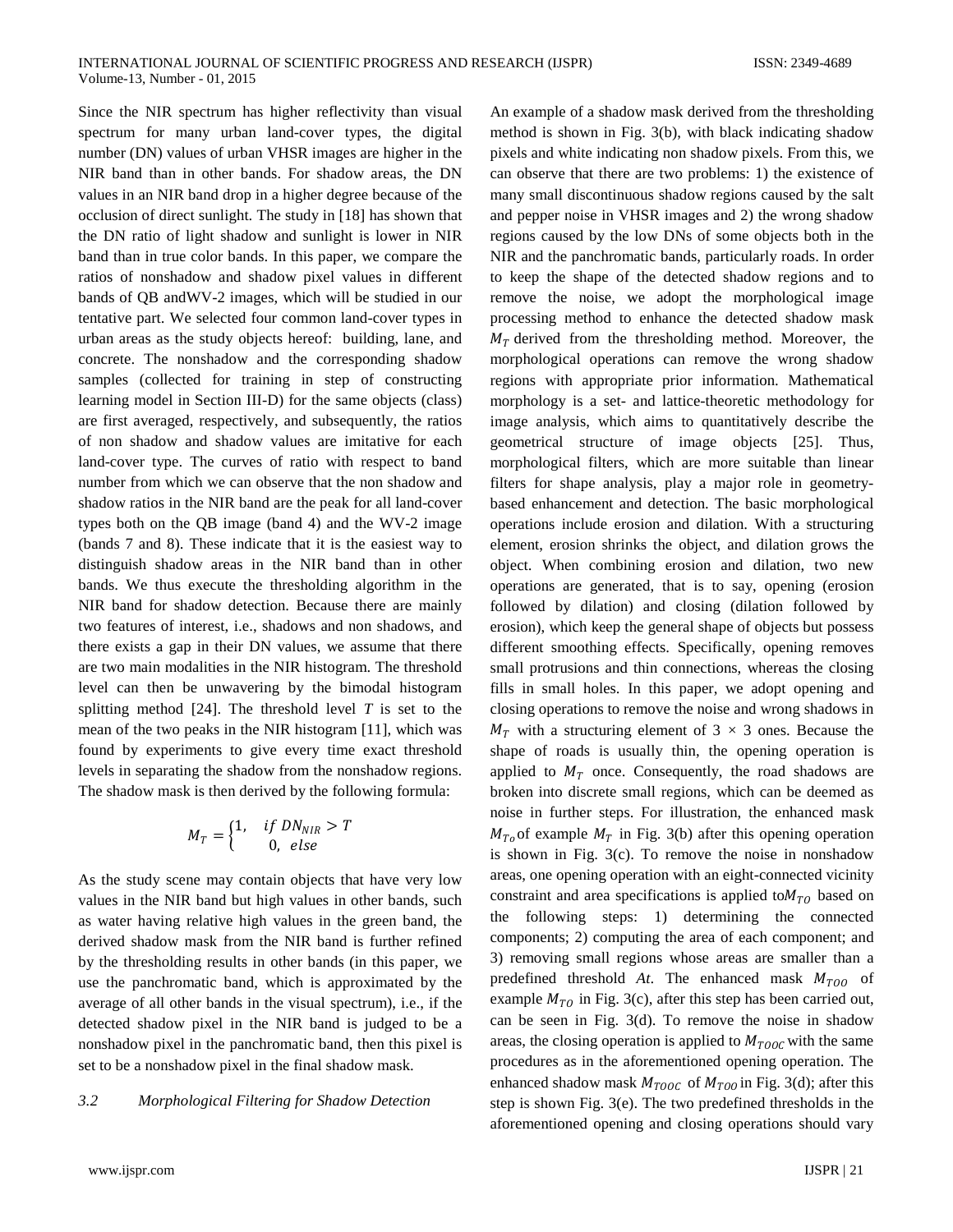$V_{s}(i, j+1)$ 

according to different spatial resolutions of study images. There are two solutions for this problem:

1) They can be determined empirically by experiments, and 2) they can be determined by some prior knowledge, for example, the smallest possible shadow area can be determined by the prior information about the high rise objects in the study scene. We adopt the first strategy in this paper. Since the noise regions from broken roads are larger than those in shadow areas, the predefined thresholds in the aforementioned opening and closing operations can be set larger and smaller accordingly, for example,  $A_t = 80$  and  $A_t = 30$  and for deriving shadow masks in Fig. 3(d) and (e), respectively. For those thin shadows caused by bridges, we can first become aware of the bridges by adopting relevant methods [26] ; then keep such shadows in the final shadow mask by considering their spatial locations with the detected bridges.

# *3.3 Shadow Edge Compensation*

The width of the penumbra varies with the changes in the elevation angle of the sun and the height of the objects. For simplicity, the penumbra effect is tackled by compensating one pixel at the shadow edges. However, for shadow areas whose backdrop are high-brightness areas, their shadows edges are affected, and hence, the penumbra width needs to be extended in this case. It compensates these shadow edges by conducting the following steps: 1) growing both highbrightness and shadow areas along back-light and to-light directions, correspondingly, by a dilation operation, and 2) taking their intersecting regions as the compensated shadow edge regions.

# *3.4 Learning Model of Shadow and Nonshadow Pixels Based on MRF*

With light shadows in the VHSR image, we first extract shadow and non shadow pixel samples in the study scene for training purposes. During this procedure, two conditions need to be satisfied: 1) The non shadow and corresponding shadow samples for one land-cover type are as close as possible in spatial location to alleviate the effects of surrounding condition and illumination variation, and (2) the sampled shadow and non shadow pixel pairs should include all land-cover types that may incur shadows in the study scene. With proper discrimination capability, this collection procedure is fast, and the time taken varies with the size of a study scene (a larger study scene costs longer time and vice versa). Because of the complexity of imaging conditions and illumination variations in satellite sensors, it is knotty to build the relationship between shadow and nonshadow pixels

Markov assumptions:



 $V_s(i,j)$ 

with linear estimation methods. We thus relate shadow and non shadow pixels by employing an MRF due to its good performance at modelling spatial relationships, such as in remote sensing applications of object identification [27] and image segmentation [28]. Then we make the following

Fig. 4. MRF model for shadow and nonshadow PVs.

Each node in the network denotes a PV of shadow or nonshadow areas. Lines of the graph point towards statistical dependences among nodes.

For every shadow and underlying non shadow pixels, these are assigned to one node of a Markov network; each node is statistically free from another node apart from its direct neighbour. For a VHSR image with B-bands, a shadow pixel vector (PV) is denoted as  $Vs \in RB$  (i.e., the pixel standards on all bands) and underlying non-shadow PV as  $V_n \in RB$ . We connect each non-shadow PV both to its corresponding shadow PV and to its spatial neighbours, as the example with four pixels shown in Fig. 4. Each non-shadow PV  $V_n(i, j)$  is related to its analogous shadow  $PVV_s(i,j)$ ; its neighbours  $V_n(i + 1, j)$ ,  $V_n(i, j + 1)$ ,  $V_n(i - 1, j)$ , and  $V_n(i, j - 1)$ 1). The relationship between these nodes can be represented by  $\Theta(\cdot)$  and  $\Psi(\cdot)$ , correspondingly.  $\Theta(\cdot)$  is the compatibility function of  $V_n$  and its corresponding  $V_s$ , and Ψ(·) is the compatibility function of  $V_n$  and its direct neighbors. Via the connection of this Markov network, the sampled shadow and non shadow PVs are formed to build a shadow library $L_s$  and a non shadow library  $L_N$ , respectively, as shown in the training stage in Fig. 1.

## IV EXPERIMENTS AND RESULTS

In our experiments, we evaluate both shadow detection and shadow removal results. For shadow recognition, we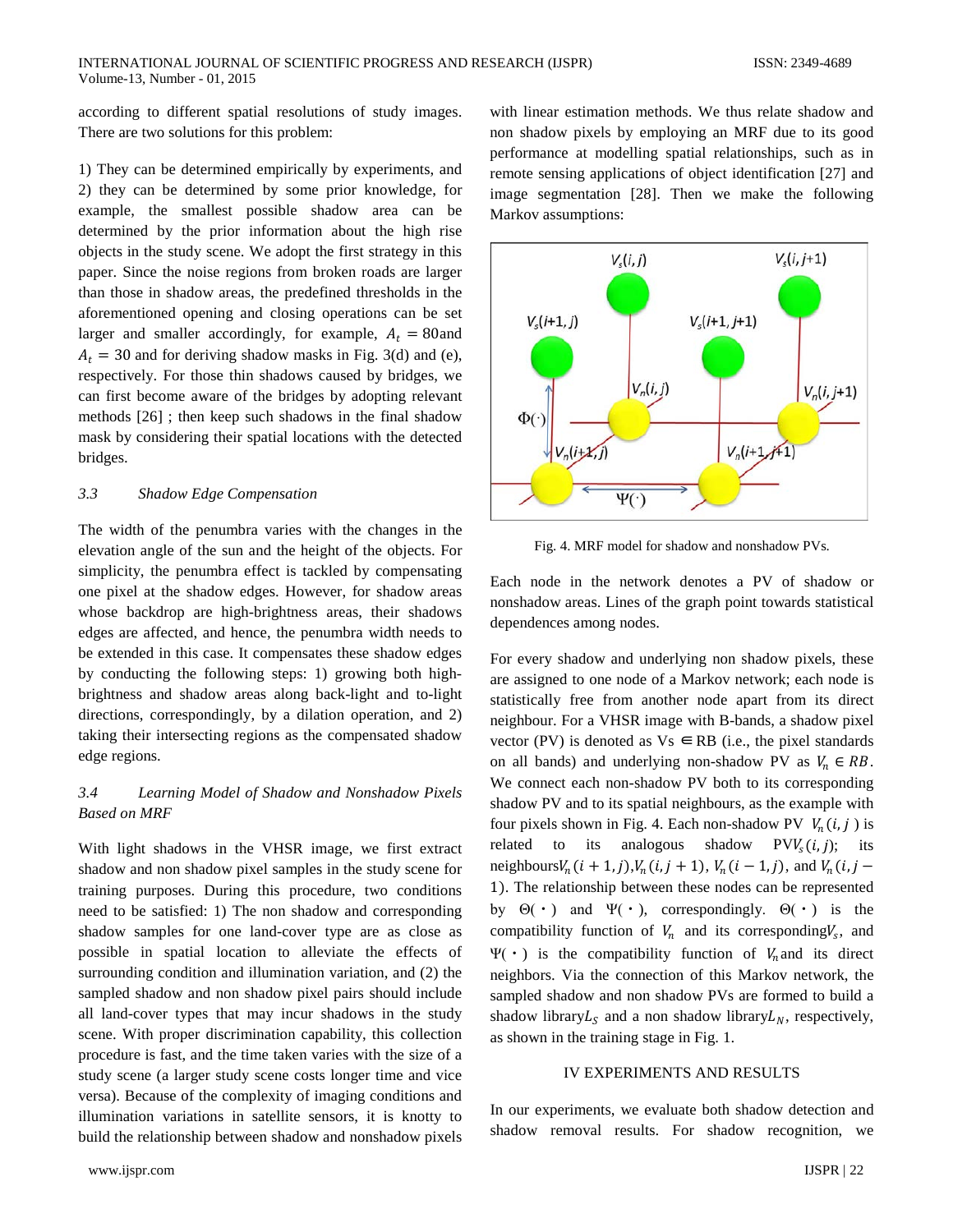evaluate how explicitly modelling the pair-wise region association affects detection results and the performance of our detector can oversimplify cross datasets. For shadow removal, we evaluate the results quantitatively on our dataset by comparing the recovered image with the shadow-free ground truth and



Fig. 5Illustration of WV-2 image. (a) Original image with shadows. (b) Shadow detected image of paired region based method (c) Shadow detected image of morphological filtering and edge compensation. filtering and edge compensation are shown in Figs. 6(c), 7(c), and 8(c), respectively, from which we can observe that the main and correct shadow regions are preserved and that the penumbra effects caused by high-brightness surroundings along the shadow direction are compensated, such as the gray areas in red polygons of Fig. 8 (c).

# V CONCLUSION

This paper compares the shadow detection algorithm based on morphological operation and paired region on the basis of shadow detection methods. For shadow detection, from side to side paired region based algorithm that pair-wise relationships among regions offer valuable additional information about the illumination situation of regions that applies the soft matting to the detection results, the lighting conditions for each pixel in the image are improved reflected, especially for pixels which are on the boundary of shadow areas. While MF based technique combines the shadow properties and spectral characteristics of objects, to utilize thresholding method and morphological filtering to detect shadows. The results derived shadow region is unbroken and transitions between shadow and nonshadow regions are cautiously considered, the superiorities of the proposed one are there is no need a classification step, it allows within class variations for one land-cover type by only selecting those candidates that are mainly analogous to the study pixel, and it keeps good compatibility between the reconstructed shadow regions and their surrounding nonshadow regions.

# REFERENCES

- [1] J. Zhu, K.G.G. Samuel, S. Masood, and M.F. Tappen, "Learning to Recognize Shadows in Monochromatic Natural Images," Proc. IEEE Conf. Computer Vision and Pattern Recognition, 2010.
- [2] J.-F. Lalonde, A.A. Efros, and S.G. Narasimhan, "Estimating Natural Illumination from a Single Outdoor Image," Proc. 12<sup>th</sup> IEEE Int'l Conf. Computer Vision, 2009.
- [3] K. Karsch, V. Hedau, D. Forsyth, and D. Hoiem, "Rendering Synthetic Objects Into Legacy Photographs," Proc. ACM Siggraph, 2011.
- [4] D.L. Waltz, "Generating Semantic Descriptions from Drawings of Scenes with Shadows," technical report, 1972.
- [5] H. Barrow and J. Tenenbaum, "Recovering Intrinsic Scene Characteristics from Images," Computer Vision Systems, pp. 3-26, 1978.
- [6] J.-F. Lalonde, A.A. Efros, and S.G. Narasimhan, "Detecting Ground Shadows in Outdoor Consumer Photographs," Proc. 11th European Conf. Computer Vision, 2010.
- [7] M. Mokhtarzade and M. J. V. Zoej, "Road detection from high-resolution satellite images using artificial neural networks," Int. J. Appl. Earth Observ. Geoinf., vol. 9, no. 1, pp. 32–40, Feb. 2007.
- [8] K. Johansen, N. C. Coops, S. E. Gergel, and Y. Stange, "Application of high spatial resolution satellite imagery for riparian and forest ecosystem classification," Remote Sens. Environ., vol. 110, no. 1, pp. 29–44, Sep. 2007.
- [9] R. Mathieu, C. Freeman, and J. Aryal, "Mapping private gardens in urban areas using object-oriented techniques and very high-resolution satellite imagery," Landscape Urban Plann., vol. 81, no. 3, pp. 179–192, Jun. 2007.
- [10] T. Kim, T. Javzandulam, and T.-Y. Lee, "Semiautomatic reconstruction of building height and footprints from single satellite images," in Proc. IEEE IGARSS, Jul. 2007, vol. 2, pp. 4737–4741.
- [11] P.M. Dare, "Shadow analysis in high-resolution satellite imagery of urban areas," Photogramm. Eng. Remote Sens., vol. 71, no. 2, pp. 169–177, Feb. 2005.
- [12] S. Hinz and A. Baumgartner, "Vehicle detection in aerial images using generic features, grouping, and context," in Proc. Pattern Recognit., Lect. Notes Comput. Sci., 2001, vol. 2191, pp. 45–52.
- [13] A. K. Shackelford, C. H. Davis, and X. Wang, "Automated 2-D building footprint extraction from high-resolution satellite multispectral imagery," in Proc. IEEE IGARSS, Sep. 2004, vol. 3, pp. 1996–1999.
- [14] J. Liu, J. Yang, and T. Fang, "Color property analysis of remote sensing imagery," Acta Photon. Sinica, vol. 38, no. 2, pp. 441–447, Feb. 2009.
- [15] H. Ma, Q. Qin, and X. Shen, "Shadow segmentation and compensation in high resolution satellite images," in Proc. IEEE IGARSS, Jul. 2008, vol. 2, pp. 1036–1039.
- [16] V. Tsai, "A comparative study on shadow compensation of color aerial images in invariant color models," IEEE Trans.